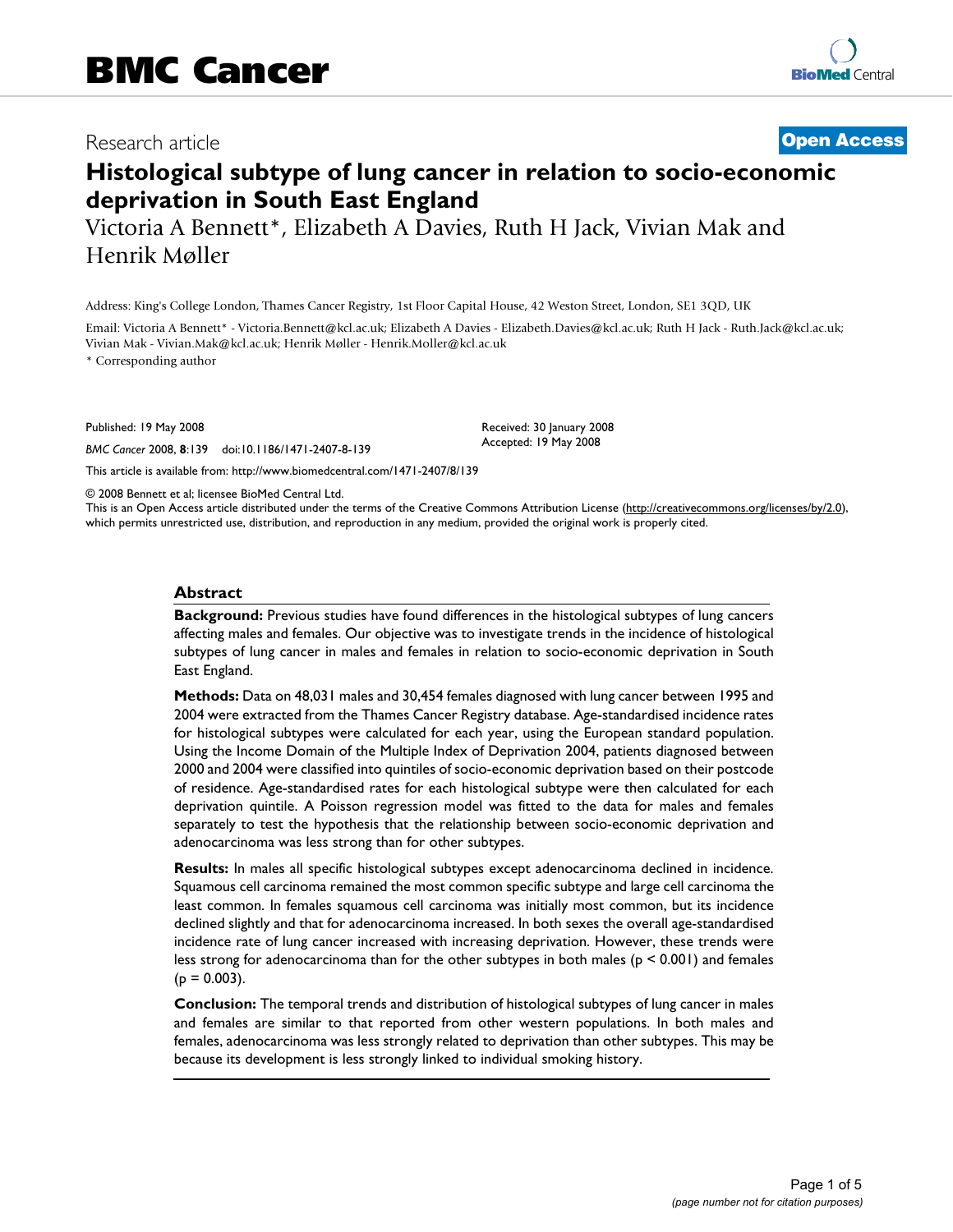## **Background**

Lung cancer is the most common cause of cancer death in both males and females in the United Kingdom [1]. The age-standardised incidence rate of lung cancer has been decreasing in males since approximately 1980, but in females it has continued to increase, although some analyses have shown that this may now be reaching a plateau [1]. Data from 2001 to 2003 for the United Kingdom showed a lung cancer incidence of 64.5 per 100,000 population in males and a mortality rate of 57.4. In females the incidence was 34.8 per 100,000 population and the mortality rate was 29.6 [2]. The main cause of lung cancer is smoking [3].

Differences have been observed in the histological subtype of lung cancers affecting males and females and in their distribution over time. In particular, the proportion of adenocarcinoma tends to be higher in females [4]. Previous studies have shown changes over time in the distribution of histological types of lung cancer [4]. In Scotland, the proportion of adenocarcinoma in females increased between 1975 and 1997 [5]. Adenocarcinoma is less strongly associated with smoking than the other types of lung cancer [6]. Small cell carcinomas are most closely linked to smoking, followed by squamous cell carcinoma, and large cell carcinoma. It has been suggested that an increase in adenocarcinoma in smokers may be due to increased use of low tar cigarettes [5]. These may be associated with deeper inhalation, allowing carcinogens to reach the more peripheral parts of the lungs, where adenocarcinoma tend to occur [7-9].

There is a strong relationship between socio-economic deprivation and the incidence of lung cancer, with the most deprived areas having the highest incidence [10-13]. In the United Kingdom one study has found that this relationship is stronger in females than in males [14], while another has found it is the same in both sexes [15]. It is possible that differences exist in the incidence of histological subtypes across socioeconomic groups, which could shed light on their aetiology.

This study investigates recent trends in the incidence of the main histological subtypes of lung cancer, and their relation to socio-economic deprivation in South East England. Its objectives were

1) To describe and compare trends in the age-standardised rates of different histological subtypes in males and females between 1995 and 2004.

2) To compare socio-economic gradients in the incidence of lung cancer in males and females between 2000 and 2004.

3) To compare socio-economic gradients in the incidence of different histological subtypes in males and females, between 2000 and 2004.

## **Methods**

In the United Kingdom cancer registries record the occurrence of cancer in their resident populations. During the study period, the Thames Cancer Registry covered a population of 14 million people living in the area of South East England covering Essex, Hertfordshire, London, Kent, Surrey and Sussex. In this area, cancer registration is initiated by clinical and pathological information received from hospitals and by information about deaths provided by the National Health Service Central Register through the Office for National Statistics. Trained data collection officers collect further information on demographic details, disease stage and treatment from the medical records of individual patients. Data are continuously added to a central database and quality assured.

Data on 48,031 males and 30,454 females diagnosed with primary lung cancer in the period 1995 to 2004 were extracted from the Thames Cancer Registry. Age-standardised incidence rates were computed for each year of incidence, using the European standard population. Using the Income Domain of the 2004 Indices of Deprivation [16], patients diagnosed between 2000 and 2004 were classified based on their postcode of residence into quintiles of deprivation. This index is commonly used in England for national and local analysis and we chose to use the income domain because this is closely related to smoking rates and therefore to lung cancer rates. We chose to concentrate on the years 2000 to 2004 so that we could use the latest available deprivation indices. We also did not wish to make the assumption that these areas had the same level of deprivation in the earlier years 1995 to 1999. Age-standardised rates were computed for each histological subtype by deprivation category.

A Poisson regression model was fitted to the data separately for males and females with the following covariates: age (categorical), deprivation (one linear term), histological type (adenocarcinoma; other). The hypothesis that the relationship to socio-economic deprivation was less strong for adenocarcinoma than for the other groups was tested by including the deprivation \* histology interaction term in the regression model.

Cancer registries in the United Kingdom carry out cancer surveillance using the data they collect under Section 60 of the Health and Social Care Act 2002. The study used an anonymised dataset and separate ethical approval was not required.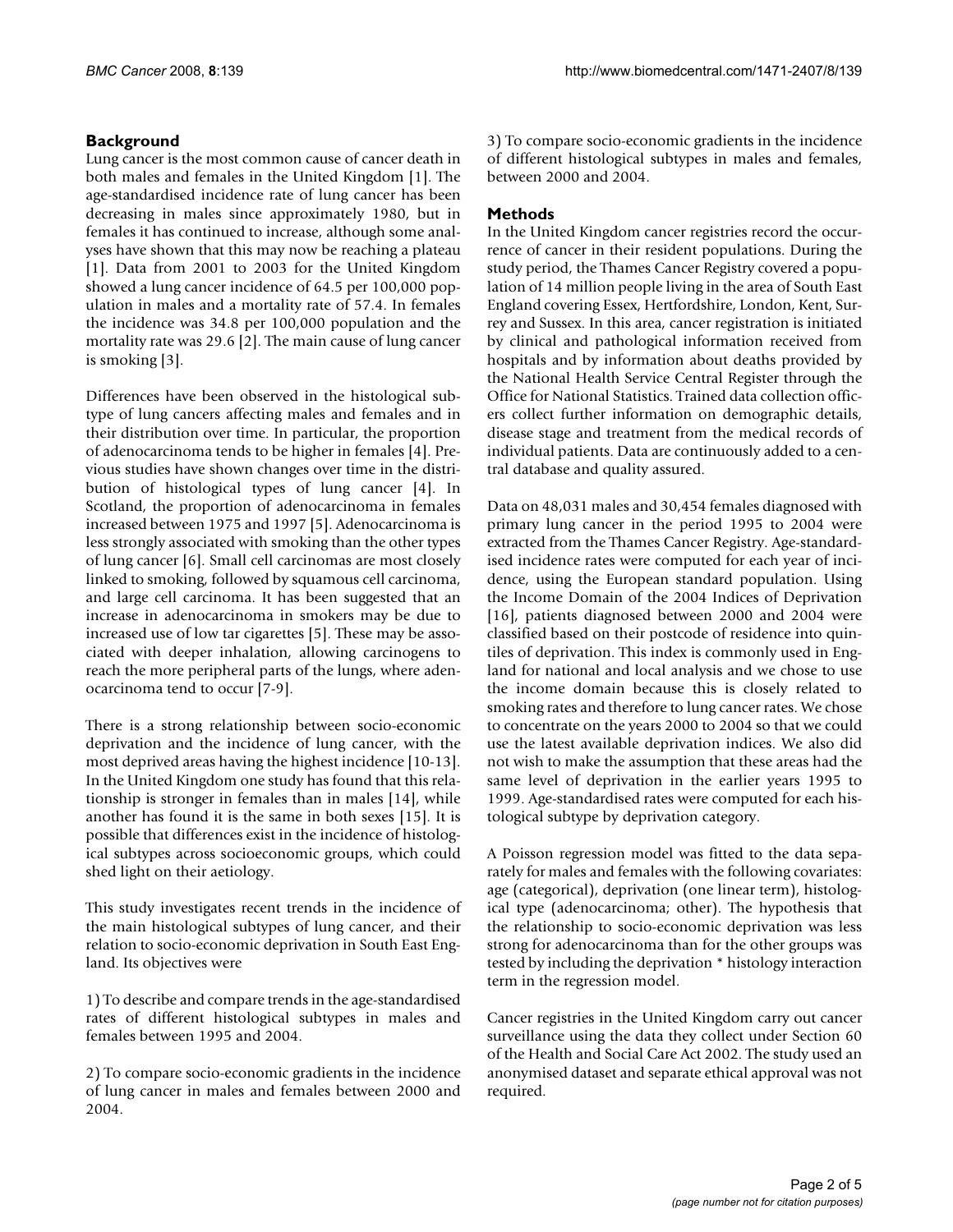## **Results**

In males the age-standardised rates decreased over the period 1995 to 2004 for all histological subtypes, except for adenocarcinoma. Squamous cell carcinoma remained the most common specific type and large cell carcinoma the least common (Figure 1). In females the most common subtype was initially squamous cell carcinoma but its incidence declined slightly and that for adenocarcinoma increased (Figure 2). The incidence of small cell, large cell and "other and unspecified" carcinomas remained relatively constant. There was a relatively high proportion of unspecified cancers.

The overall age-standardised incidence rate of lung cancer increased with increasing deprivation (Figure 3), and the same magnitude of change was seen in males and females. In males, the incidence increased from 25.5 per 100,000 in the least deprived quintile to 60.3 per 100,000 in the most deprived quintile. In females the incidence increased from 13.4 per 100,000 in the least deprived quintile to 31.1 per 100,000 in the most deprived quintile.

In both males and females similar rates of increase with increasing deprivation were seen in the incidence of all the histological subtypes except for adenocarcinoma (Figures 4 and 5). The incidence of adenocarcinomas was less strongly linked to deprivation than for the other subtypes in both males ( $p < 0.001$ ) and females ( $p = 0.003$ ). Table 1 shows the exact data for the age-standardised rates which are plotted in Figures 4 and 5.

## **Discussion**

This study using cancer registration data for South East England found that the incidence of squamous cell carcinoma fell and adenocarcinoma rose between 1995 and 2004. The same rate of increase in lung cancer incidence



Figure 1 **Trends in age-standardised rates of lung cancer by histology in males, South East England, 1995 – 2004.**



Figure 2 **Trends in the age-standardised rates of lung cancer by histology in females, South East England, 1995 – 2004.**

with increasing deprivation was seen in males and females. However, adenocarcinoma was less strongly associated with deprivation than the other histological subtypes.

The accuracy of the data used for this study is dependent on that recorded within hospitals and the completeness of its extraction by cancer registry data collection officers. The analysis of histological subtypes is also limited by the large proportion of unspecified lung cancers. However, the age-standardised rate of unspecified lung cancers from 2000–2004 has decreased in males and remained relatively constant in females. This is the same general trend seen in the other cancer subtypes which suggests that the unspecified lung cancers have not obscured any trends. Also, the study size is large and uses the most detailed



#### Figure 3

**Age-standardised rates of socio-economic lung cancer by deprivation, South East England, 2000 – 2004.**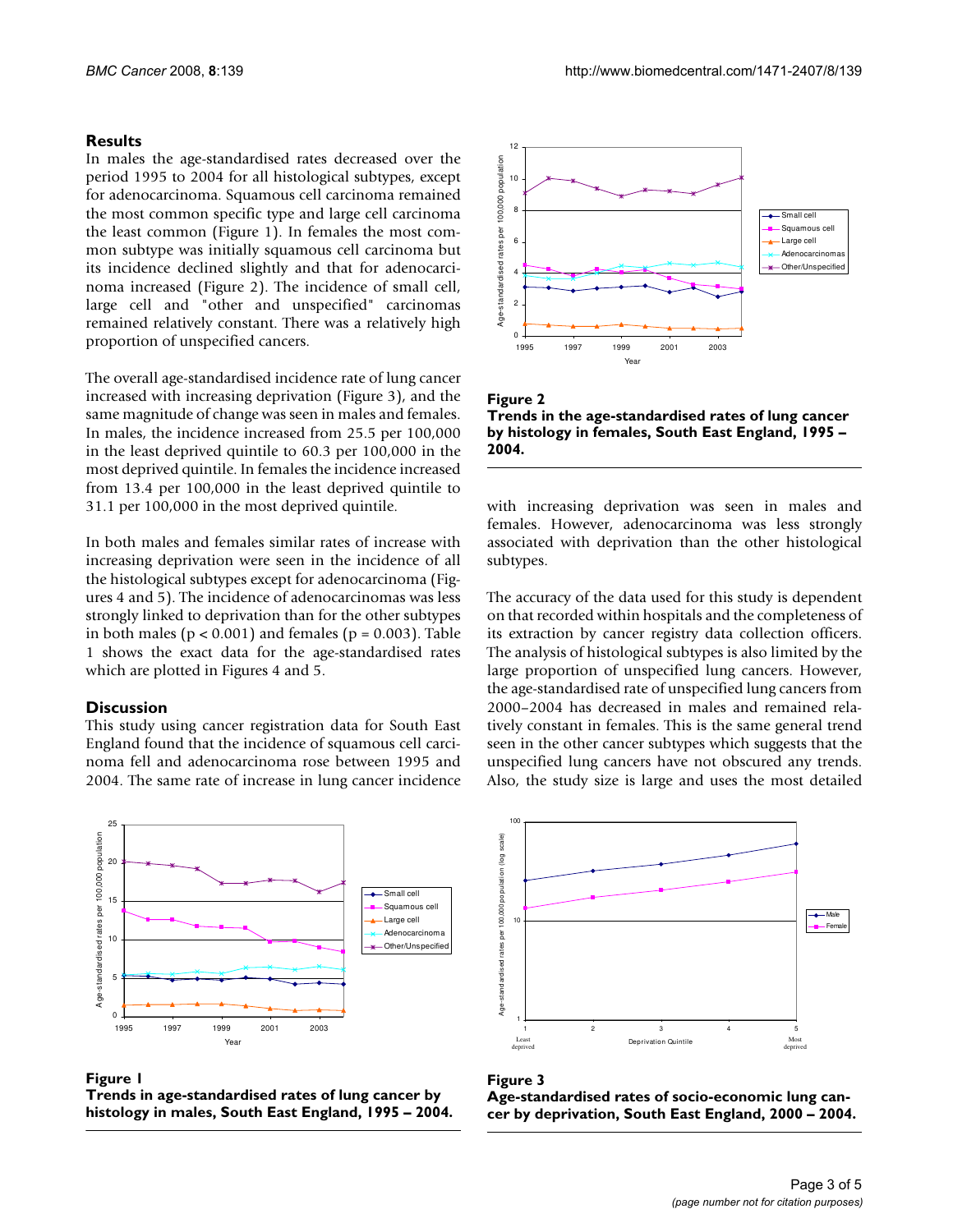|                         | Males      |                  |            |                     |                       | Females    |                  |            |                     |                       |
|-------------------------|------------|------------------|------------|---------------------|-----------------------|------------|------------------|------------|---------------------|-----------------------|
| Deprivation<br>Quintile | Small cell | Squamous<br>cell | Large cell | Adeno-<br>carcinoma | Other/<br>Unspecified | Small cell | Squamous<br>cell | Large cell | Adeno-<br>carcinoma | Other/<br>Unspecified |
| Mostaffluent            | 4.12       | 9.52             | 0.74       | 7.35                | 18.31                 | 2.36       | 3.14             | 0.41       | 4.68                | 9.90                  |
| 2                       | 5.63       | 11.98            | 1.35       | 7.71                | 22.90                 | 3.46       | 4.42             | 0.44       | 5.47                | 12.18                 |
|                         | 7.05       | 14.71            | .43        | 8.61                | 26.45                 | 3.97       | 5.15             | 0.84       | 6.56                | 14.08                 |
| 4                       | 8.32       | 17.87            | .48        | 11.10               | 32.54                 | 5.29       | 5.97             | 0.90       | 7.48                | 17.58                 |
| Most<br>deprived 5      | 9.89       | 22.99            | 2.44       | 13.44               | 42.77                 | 6.52       | 8.38             | 1.19       | 8.97                | 21.03                 |

**Table 1: Age-standardised rates per 100,000 for lung cancer histological subtypes, males and females by deprivation quintile**

information available for this geographical region and time period. Nonetheless this is a weakness of the study, particularly if histological type is missing more often from some deprivation quintiles than from others. This kind of bias would obscure the actual trends. For this reason these trends should be explored in datasets from other countries that are more complete.

The finding of a change over time in the pattern of histological subtypes of lung cancer is consistent with previously reported findings [4,5]. The increase in adenocarcinoma and decrease in squamous cell carcinoma has previously been observed and attributed to an increase in low tar cigarette use [8,17]. It has been suggested that people who smoke low tar cigarettes tend to inhale more deeply, and that this allows carcinogens to reach more peripheral parts of the lungs where adenocarcinoma occur [9]. Since smoking is the main cause of lung cancer, smoking cessation has also played a role in the changing trends. Adenocarcinoma is the subtype that is least strongly associated with smoking, therefore smoking

100 Age-standardised rates per 100,000 population Age-standardised rates per 100,000 population 10 Small cell (log scale) (log scale) Squamous cell Large cell Adenocarcinoma Other/Unspecified 1 0.1 12345 Least Deprivation Quintile Mos deprive deprived

### Figure 4

**Age-standardised rate of lung cancer by socio-economic deprivation in males, South East England, 2000–2004.**

cessation will have less effect on its incidence than the other histological subtypes. Some changes in histology may also be explained by improvements in diagnosis. For example, new biopsy techniques have improved access to the periphery of the lung and therefore increased the diagnosis of adenocarcinoma. Other authors have concluded that the increase in adenocarcinoma is not explained by these changes [18].

This study found that lung cancer incidence had the same magnitude of association with socio-economic deprivation in both males and females. One previous study in England has shown that lung cancer had a greater magnitude of association with socio-economic deprivation in females, than in males. The incidence in females was three times higher in the most deprived group than in the most affluent, whereas in males the incidence was two and a half times greater in the most deprived [14]. Another study in Scotland found a three-fold increase in incidence in both men and women in the most deprived groups compared to the most affluent [15]. However, both stud-





**Age-standardised rate of lung cancer by socio-economic deprivation in females, South East England, 2000 – 2004.**